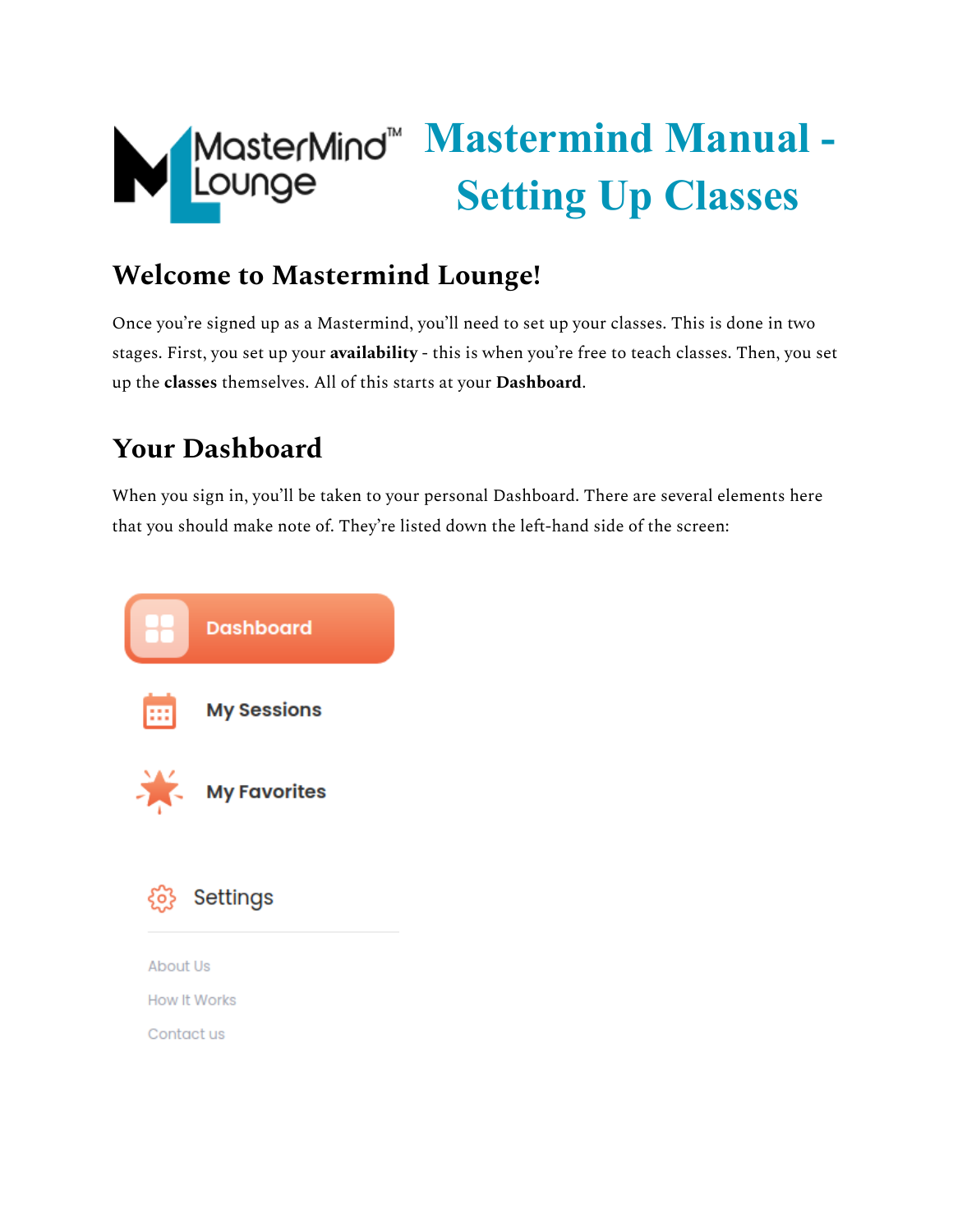# **Dashboard**

The Dashboard is a quick-access method of getting to almost everything you will need regularly as a Mastermind:

# **Private Lounge**

Your Private Lounge is a *free*, ad hoc Lounge to which you can invite anyone at any time. Hit the **Copy URL** button, and send that URL to anyone (as many as you like) that you want to join you in your Lounge. Then hit the **Start** button to sign in to your video session. The person or people to whom you sent the link will then be able to join you, and your private, secure videochat session will begin. You can share your screen or an individual window, you can record the session (or not, as you like), and you have a text chat window as well. It works very much like other videochat systems you may be used to, but there is no time limit.

# **Available Sessions**

This lists the currently available sessions which you might want to take.

#### **Free Sessions**

Many Masterminds offer free sessions for various reasons. The upcoming free sessions will be listed here.

# **Teachers**

A select list of other Masterminds will be listed here as a quick-link to them.

# **Favorite Teachers/Sessions**

There are also sections where you can list your favorite teachers and sessions for quick access. You pick a favorite by clicking the star in the upper-right corner of the picture of the teacher or session:



It changes color to let you know it's been selected: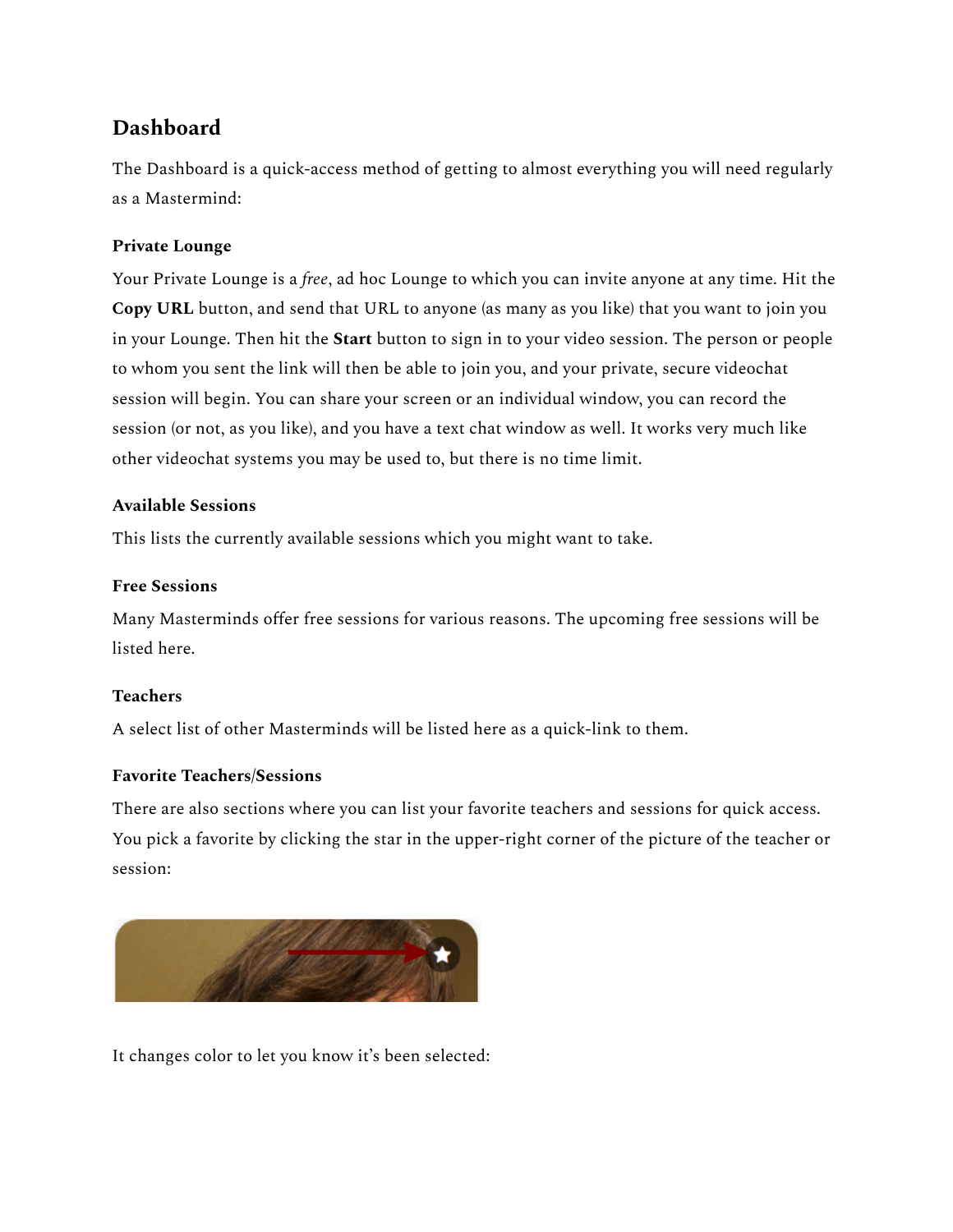

Clicking it again changes the color back to white, and it will no longer be a favorite.

# **My Sessions**



Here, you'll see lists of your upcoming sessions. You can also create new sessions and begin offering classes.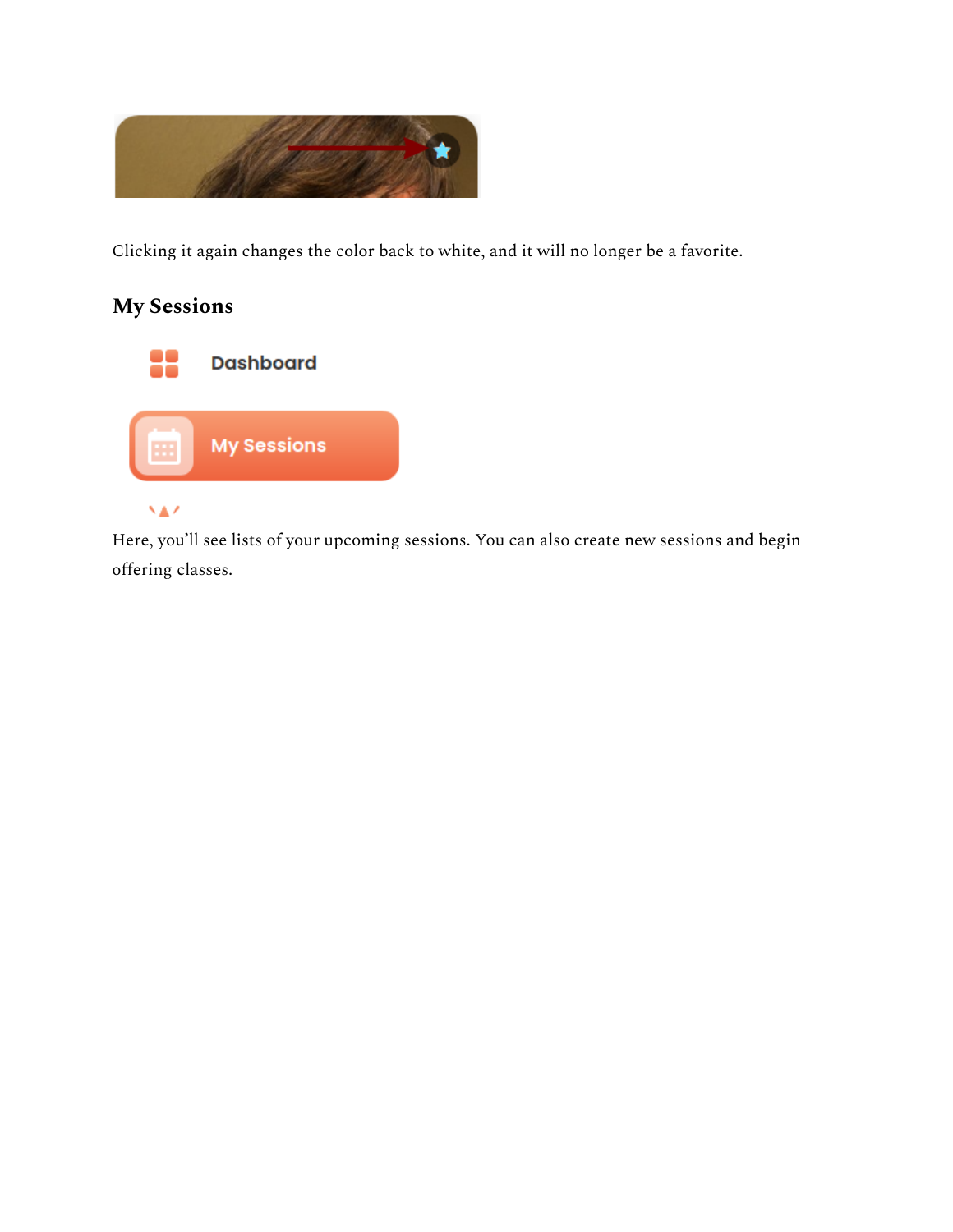# **New Session**

The next step is setting up your sessions. This happens in two stages.

# **Stage 1: Availability**

The first stage to creating your sessions is to set up when you'll be available. The concept here is that you'll be available for sessions on (*for example*) Tuesdays, Thursday, and Fridays between noon and 8 PM. Students can sign up for the sessions you're giving and pick a time within your availability.

On your Dashboard, click on **Settings** in the menu on the left:



Next, click on **Availability** in the horizontal menu:



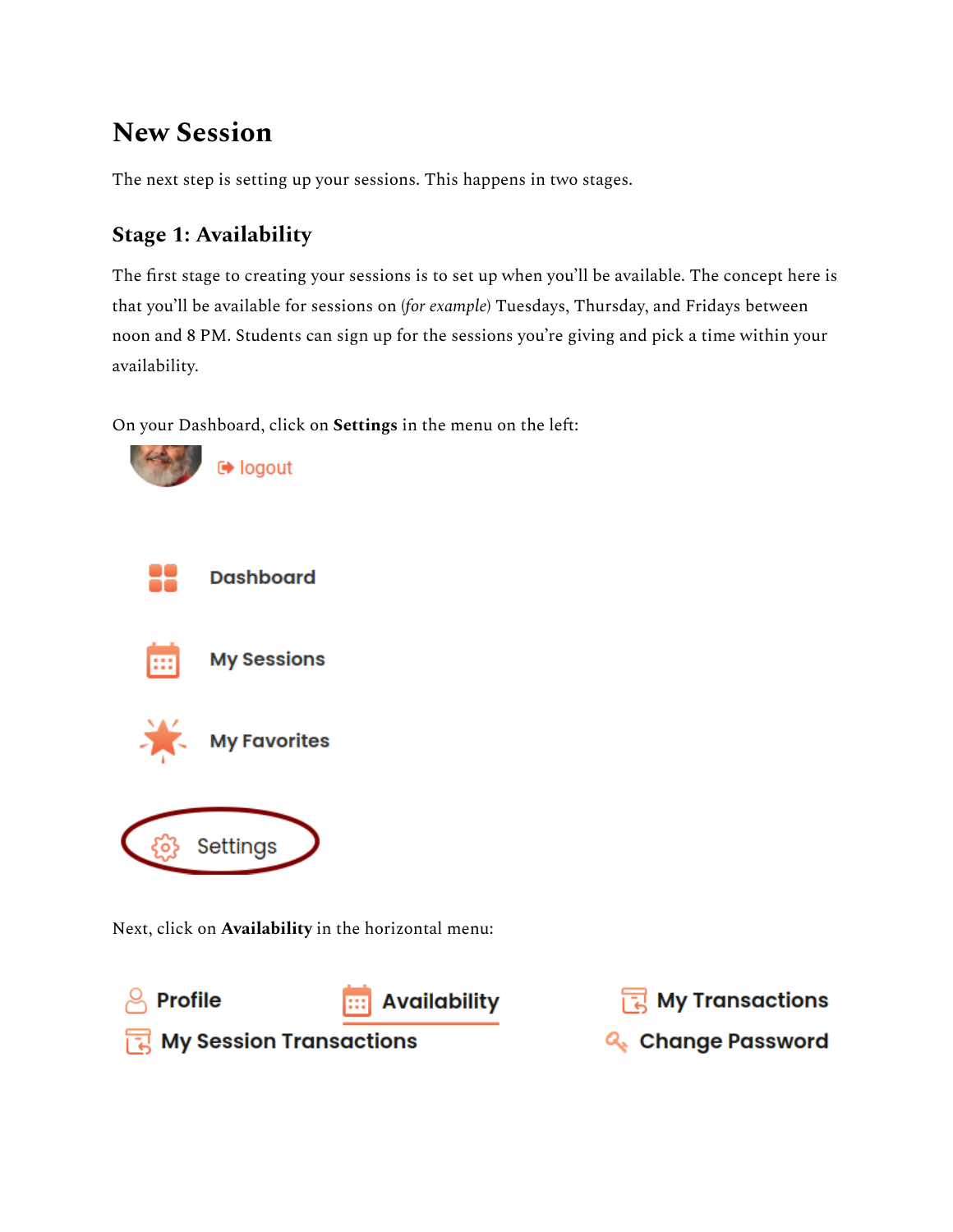Of course, the first time you do this, you'll have no Availability, so click the orange **Create New** button:

|            |             |    |             | <b>Create New</b> |
|------------|-------------|----|-------------|-------------------|
| <b>DAY</b> | <b>FROM</b> | TO | <b>OPEN</b> | <b>ACTION</b>     |
|            | . .         |    |             |                   |

No availability found

You'll see a new window:

|               | <b>New Availability</b> |  |
|---------------|-------------------------|--|
| Type*         |                         |  |
| Weekly        |                         |  |
| Day*          |                         |  |
| Monday        |                         |  |
| Time From*    | Time To*                |  |
| 08:30         | 16:00                   |  |
| <b>Closed</b> |                         |  |
| Yes           |                         |  |
|               |                         |  |
|               | Save                    |  |
|               |                         |  |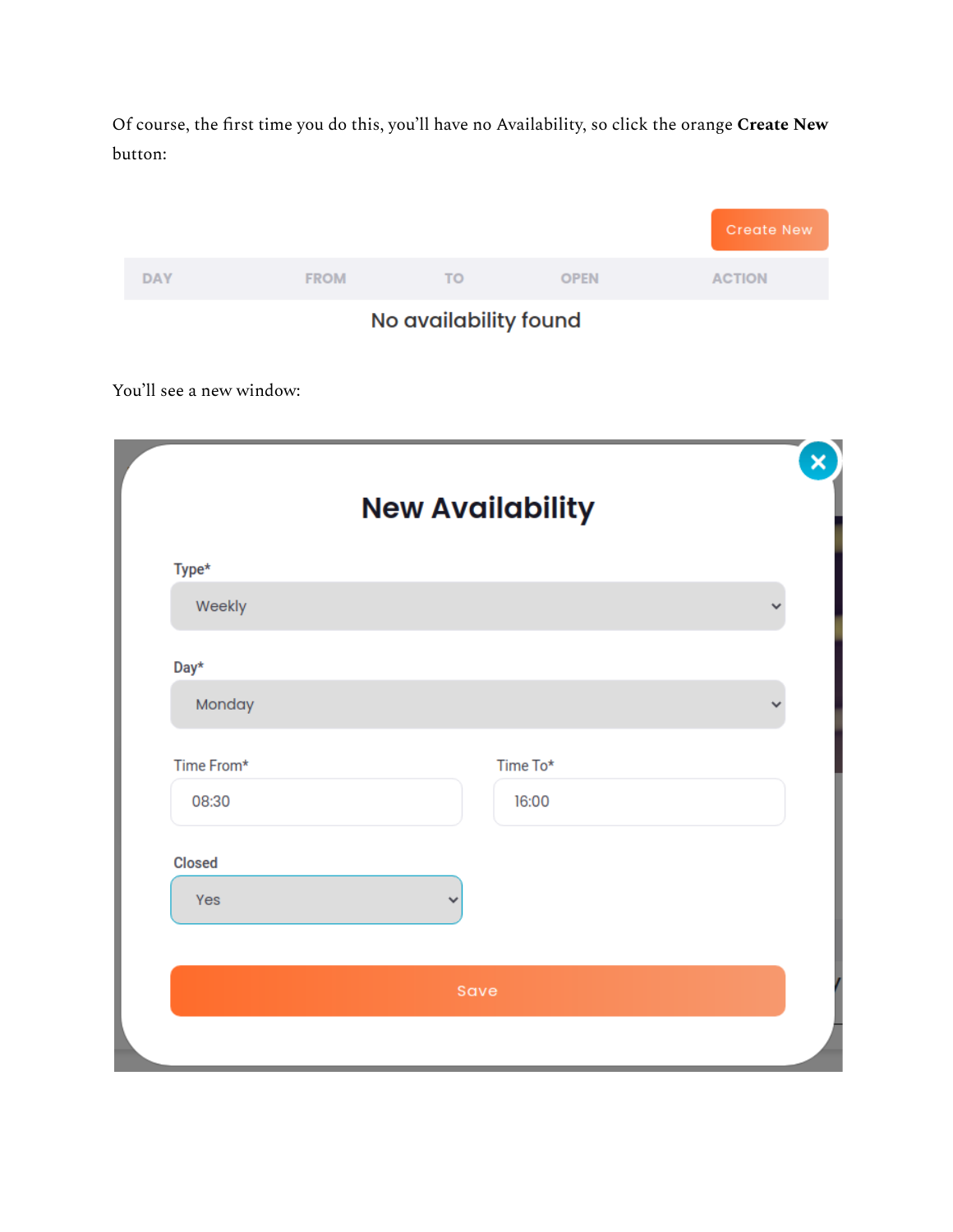You start by setting the type of availability. You choices are **Weekly** or **Day of the year**:



You would use **Weekly** for recurring availability, and **Day of the year** for a one-shot (*e.g. special seminar, or online concert*).

# **Weekly**

For a weekly session, you'll next decide which day of the week you want to be available:

| Day*      |              |              |
|-----------|--------------|--------------|
| Monday    |              | $\checkmark$ |
| Monday    |              |              |
| Tuesday   |              |              |
| Wednesday |              |              |
| Thursday  |              |              |
| Friday    |              |              |
| Saturday  |              |              |
| Sunday    |              |              |
| Yes       | $\checkmark$ |              |

Then you pick the time frame during that day you want to be available. You pick your start time (*Time From*) with the hour (*it's a 24-hour clock, so 13, for example, is 1 PM*):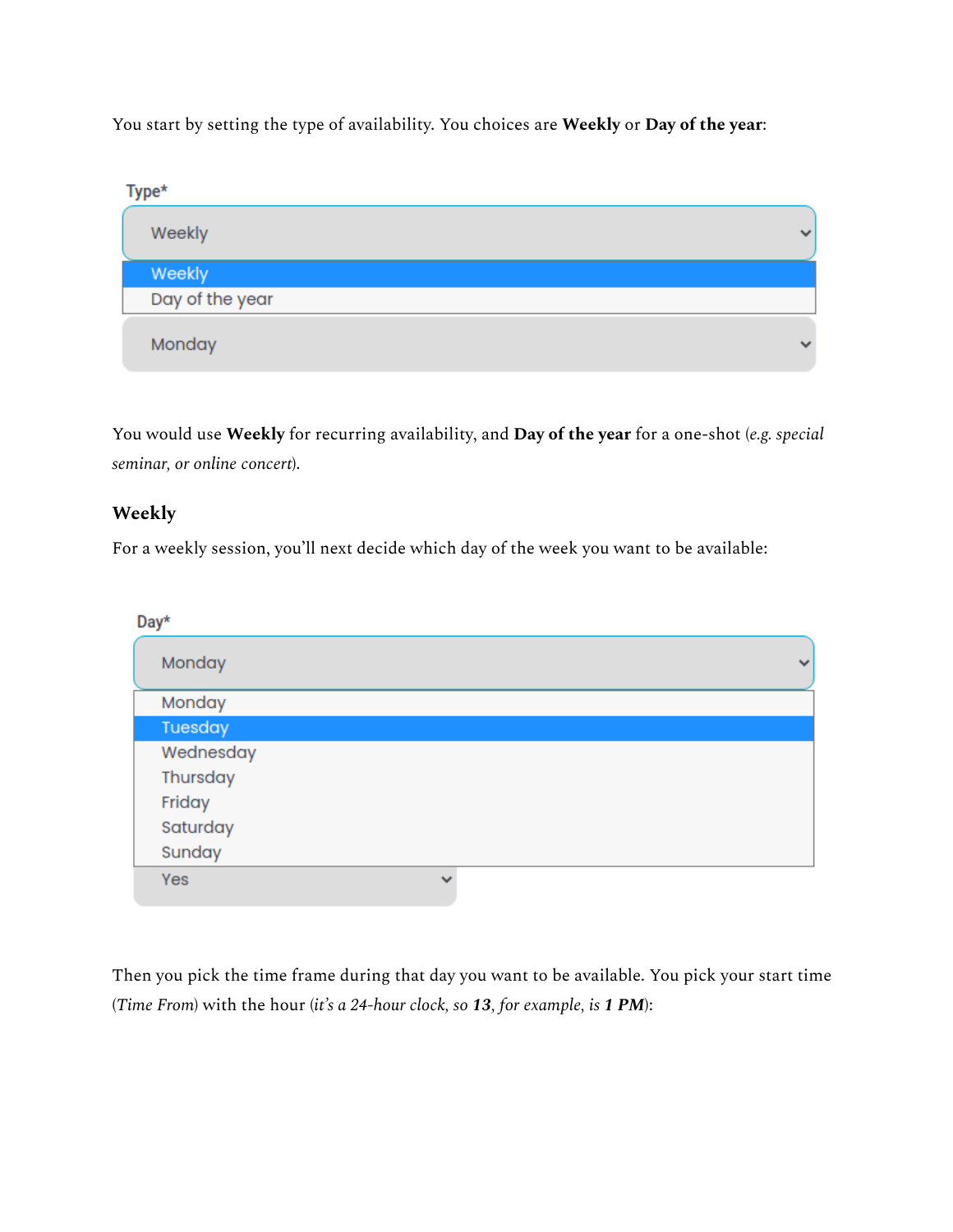| 08:30<br><b>Hour</b><br>00 01 02 03 04 05<br>06 07 08 09 10 11<br>12 13 14 15 16 17 |
|-------------------------------------------------------------------------------------|
|                                                                                     |
|                                                                                     |
|                                                                                     |
|                                                                                     |
|                                                                                     |
| 18 19 20 21 22 23                                                                   |
| Clear<br>Cancel                                                                     |

Once you pick the hour, you get to pick the minute:

| Time From* |                   |  |  |               |  |  |
|------------|-------------------|--|--|---------------|--|--|
|            | 13:30             |  |  |               |  |  |
| Minute     |                   |  |  |               |  |  |
|            | 00 05 10 15 20 25 |  |  |               |  |  |
|            | 30 35 40 45 50 55 |  |  |               |  |  |
|            | <b>Clear</b>      |  |  | <b>Cancel</b> |  |  |
|            |                   |  |  |               |  |  |

You then do the same for the end time (*Time To*).

Next you have to pick that as a time when you're available (*Closed: No*) or **not** available (*Closed: Yes*):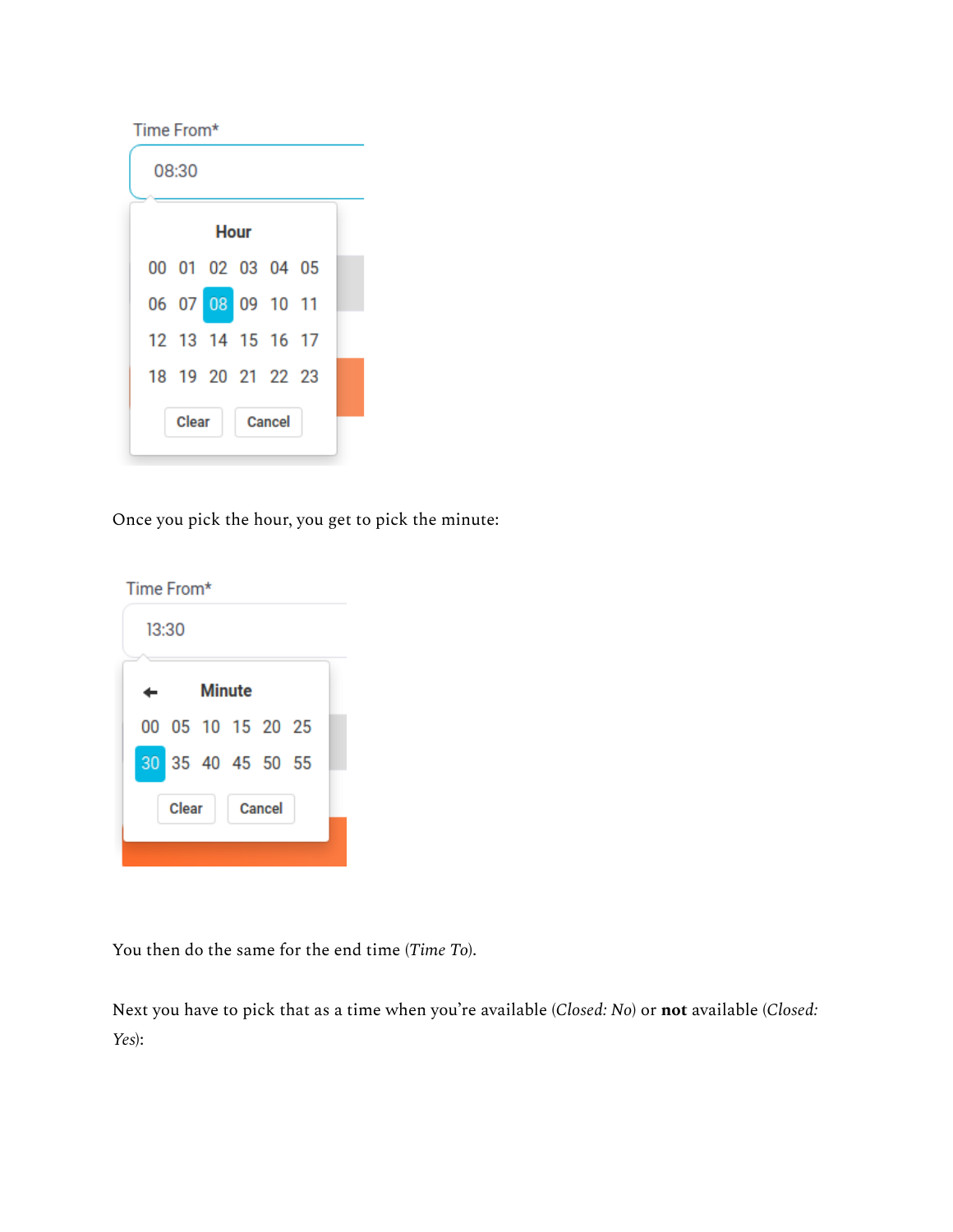#### **Closed**

| Yes       |  |
|-----------|--|
| Yes       |  |
| <b>No</b> |  |
|           |  |

Once you're satisfied with your choices, you hit the orange **Save** button.

You then repeat that for the other days of the week you want to be available.

Once you're done, you'll see your availability listed:

| Show 10<br>$\vee$ entries   |             |           | Search:     |                                     |
|-----------------------------|-------------|-----------|-------------|-------------------------------------|
| <b>DAY</b>                  | <b>FROM</b> | <b>TO</b> | <b>OPEN</b> | <b>ACTION</b>                       |
| Thursday                    | $1:30$ PM   | 7:30 PM   | Open        | <b>Edit   Delete</b>                |
| Wednesday                   | $1:30$ PM   | 7:30 PM   | Open        | <b>Edit   Delete</b>                |
| Tuesday                     | 1:30 PM     | 7:30 PM   | Open        | <b>Edit   Delete</b>                |
| Showing 1 to 3 of 3 entries |             |           |             | <b>Previous</b><br><b>Next</b><br>1 |

Note that you can both **Edit** and **Delete** any Availability span at any time. You can also set as many Availability spans as you like.

# **Stage 2: Sessions**

Once you're done setting your availability, you can set up your sessions. For Teachers, this will be the classes you want to teach. For others, these would be consulting sessions, meetings, or whatever you want to use Mastermind Lounge for.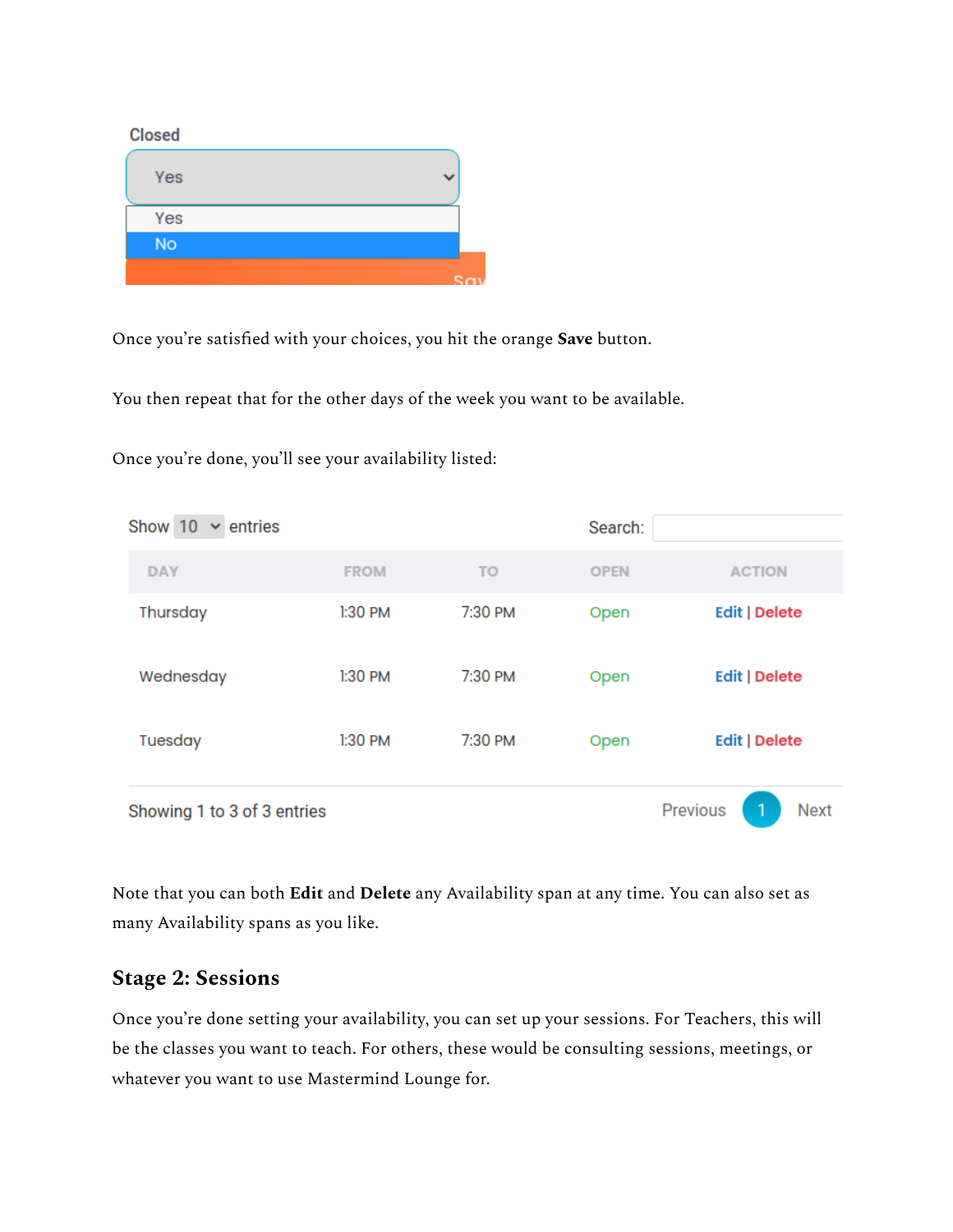Start by clicking on **My Sessions** in the left-hand menu:



At the top of the **My Sessions** section, you'll see an orange button labeled **Create New Session**. Click it:



Here, you'll be setting up your session (*class, consult, whatever*). Don't worry - the system will lead you through each section.

# **Type**

We start with the *type* of session. Your choices are **Public** and **Private**. Anyone can sign up for a *Public* session; only people you invite can sign up for a *Private* session.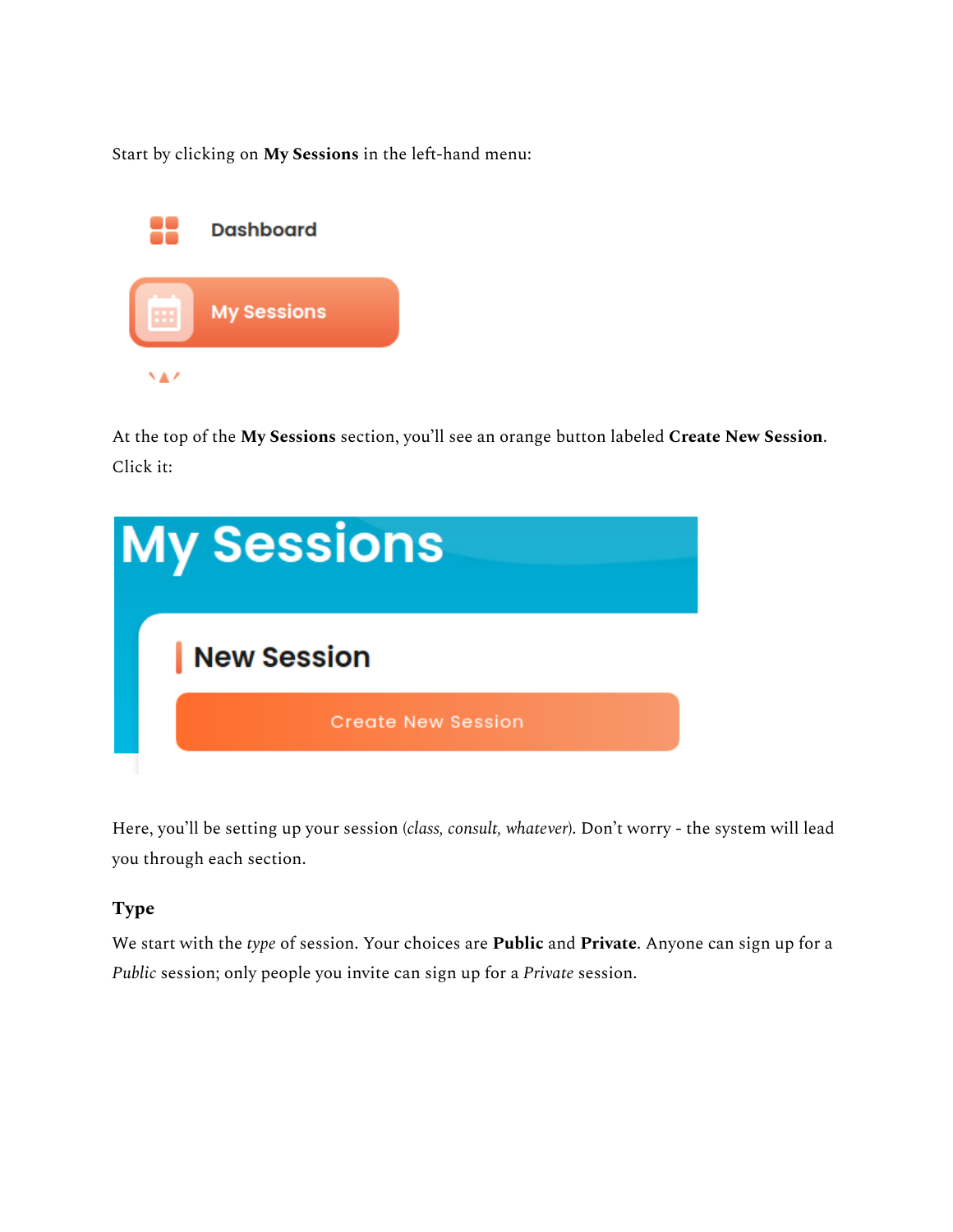# Type



In this example, we'll select **Public**.

# **Description**

Once you click that button, you're presented with your next choice, the **Description** of the class. This is the name of the session that you're giving.

(this and the following choices are all things we reminded you to gather ahead of time in the **Mastermind** *Checklist*).

# **Maximum number of people per session**

This is the session size. Pick a number you're comfortable with. Be aware that when you have a lot of people in a session, and they're all using video, some people with slower Internet service may have problems. It will be a better experience for both you and other people to have multiple classes with fewer people than one massive class.

# **Category**

Click for a list of available categories. We are adding categories regularly; if you don't see one that fits precisely, please make contact with us at **team@mastermindlounge.com** to get one set up for you. We'll do our best to make that happen within 24 hours.

# **Description**

Next is the description of your session. This is where you sell the idea of the class. Make it short, but enticing.

Click **Next** to save this information and move to the next section (*depending on the size of your*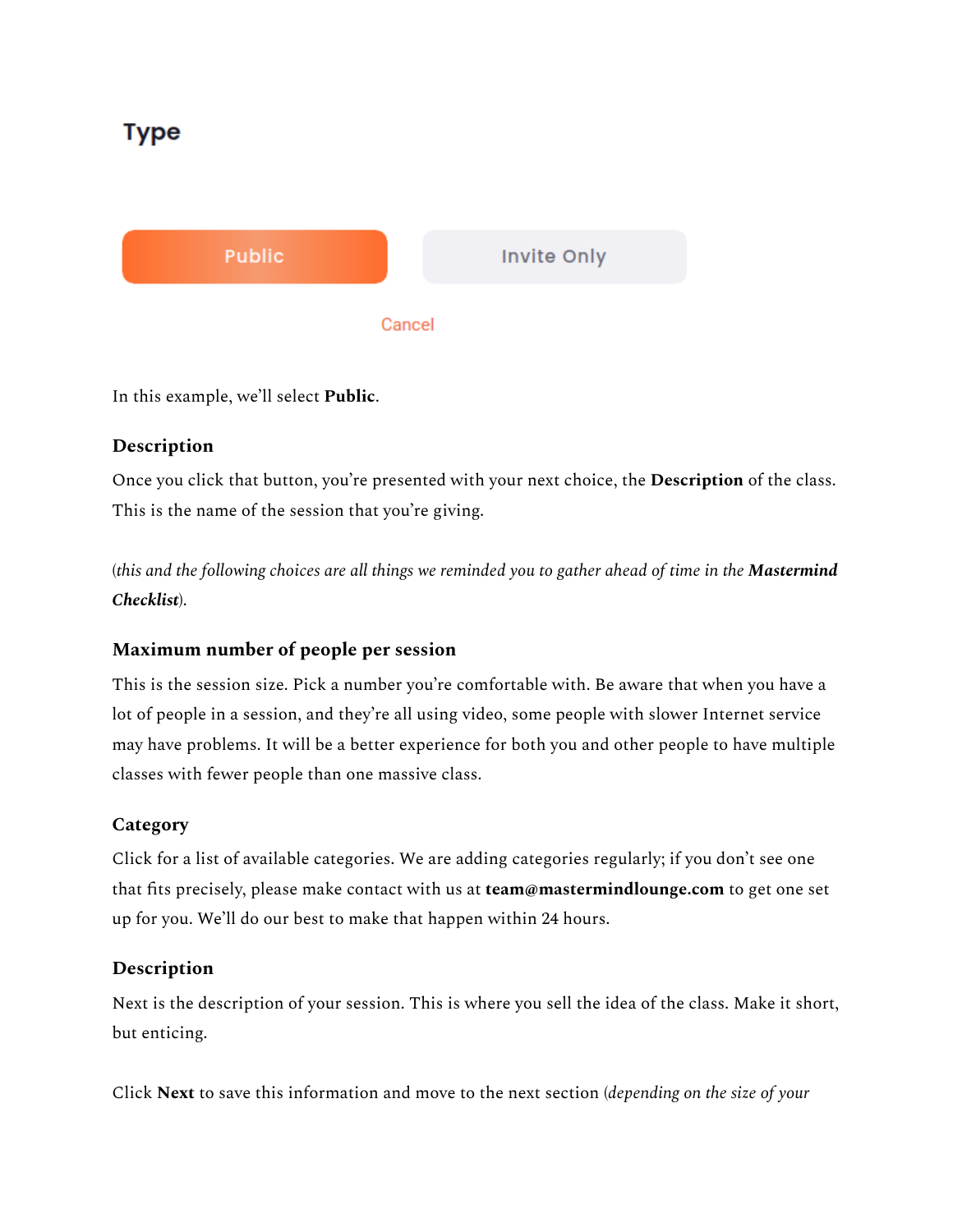*screen, you may have to scroll down to see the Next button*).

#### **Images and Videos**

Here you set an image for your session. If you like, you can add a short video. We've found that just a minute or two is good.

### **Pricing**

Here is where you set the price for your session. If you are offering a free session, just put **0** (*zero*).

# **Notification Settings**

Mastermind Lounge can notify you about your next session automatically! Just set that up here. Start with how long before your session you want to be reminded:

Reminder



*Please remember*: depending on your phone carrier, a text reminder may be delayed. We are Mastermind Lounge have no control over that. We find that some carriers send out notices immediately, and some delay them for varying lengths of time, depending on how busy that carrier is.

You can set an email reminder and/or a mobile notification (*text message*). We will use the settings in your profile to send them: